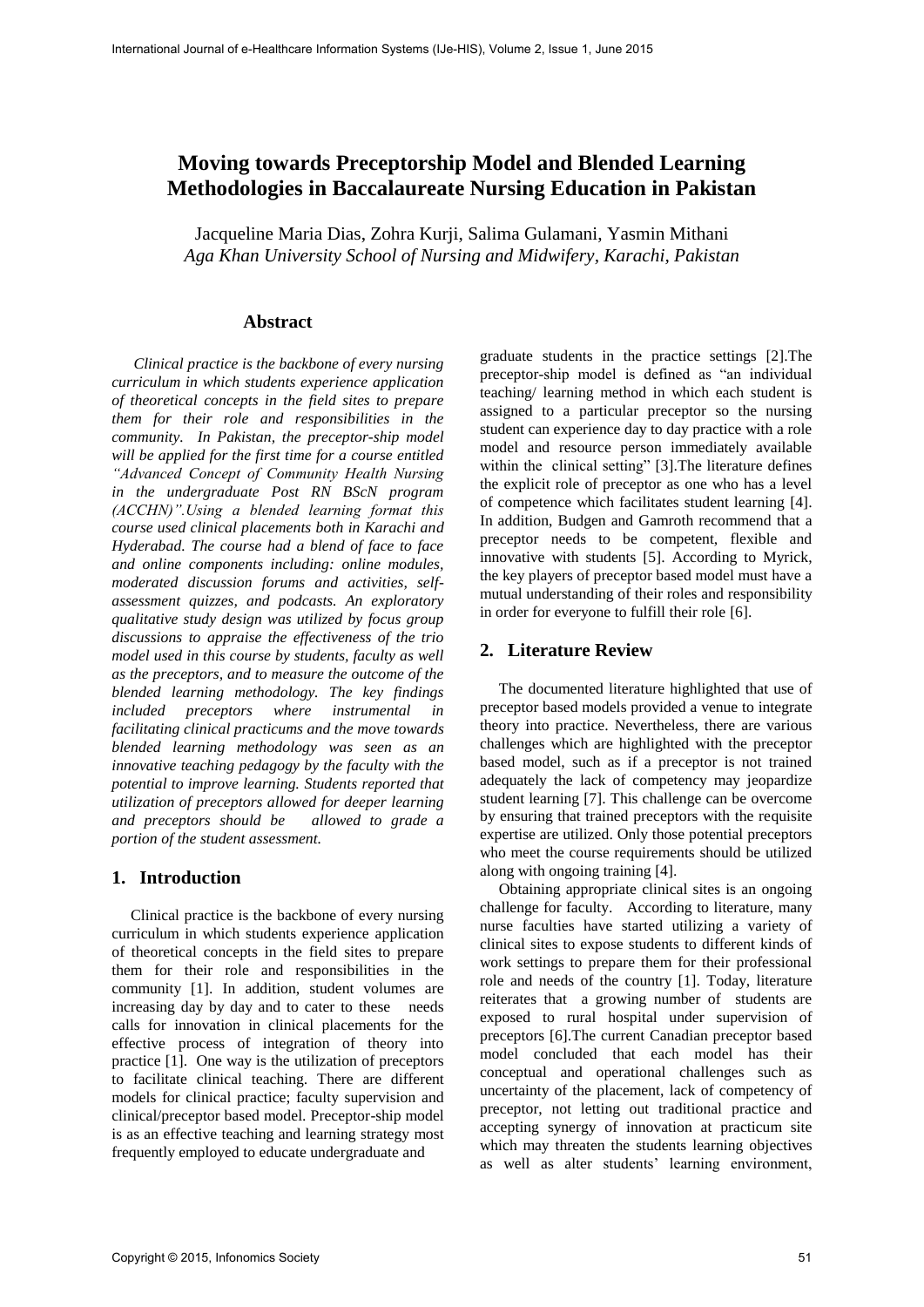ultimately declining the quality of preceptor based model [8].

In addition, today, the trend in pedagogy is a move away from the didactic way of teaching such as lectures, discussion, readings and a move to online learning which facilitates the use of preceptor models. [9]. The research findings of Zilembo and Monterosso interestingly pointed out that the preceptor role is considered as making or breaking of individual careers [10]. Many models and innovations can be implemented to improve student learning; however preceptor ship enable facilitation for nurses to grow professionally and build attributes like confidence and collaboration Studies indicated that preceptor based models increase knowledge and skills in students; if every individual in triad assumes their responsibilities [8, 10]. For example, student participates as active learner, preceptor as competent and experienced, and faculty as collaborator between two of them [8,10].

In Pakistan the preceptor-ship model is an emerging model in one of the private universities of Karachi Pakistan, preceptor-ship model was applied first time for a course entitled "Advanced Concept of Community Health Nursing (ACCHN)" in the undergraduate Post RN BScN program. Using a blended learning format for the first time this course used clinical placements for student learning both in urban (Karachi) and semi urban (Hyderabad) areas via the use of preceptors. The clinical objectives are spelt out in Figure 1.

|    | Analyze and demonstrated the role of a CHN in the |
|----|---------------------------------------------------|
|    | Community                                         |
| 2. | Apply the concepts of community participation and |

- empowerment when addressing the specific health/developmental needs of the community
- 3. Conduct community assessment and diagnosis including the identification of high risk groups, utilizing
- 1. Gordon's Functional Health patterns and the principles of community participation
- 4. Collect, interpret, and apply statistics
- 5. Develop and implement action plan relevant to the
- community's need 6. Evaluate intervention strategies and modified the management plan accordingly
- 7. Participate in field team activities at the Primary Health Care (PHC)/ Family Health Centre (FHC)
- 8. Identify and utilize available resources and NGO's working with in the community, city, and country
- 9. Develop linkages between the PHC/FHC and the community, city and country for the sustainability purpose
- 10. Adapt nursing care documentation to the PHC/FHC recordkeeping methods.
- 11. Complete a community health/development project based on the needs identified by the community.

Figure 1. Clinical Objectives of the Advance Concepts of Community Health Nursing (ACCHN)

## **3. Methods**

In this section the study design will be discussed.

### **3.1. Research Question**

The following two questions guided the study;

- 1. Explore the effectiveness of the preceptorship model in (ACCHN) course in the undergraduate program?
- 2. Describe advantages and disadvantages of using blended learning pedagogies in ACCHN course?

#### **3.2. Study Design**

An exploratory qualitative study design was used. The purpose of exploratory design is to study something which has been never explored [11]. In this study the researchers are searching for new knowledge, new insights, new understanding and new meaning. The preceptor-ship model has been introduced for the first time in ACCHN course in Pakistan; therefore, authors are contextually exploring its effectiveness, strength, challenges, advantages and disadvantages within Pakistan [12, 13].

#### **3.3. Study Sample**

Purposive sampling is utilized in this study. The goal of purposive sampling is to collect information specific cases [12]. The purposefully selected informants are the ones that are selected specifically to answer the research questions and that can benefit the study [13]. The reason for purposive sampling is to deliberately select the study participants to provide meaningful views of the desired perspective.

Efforts were made to obtain a representative heterogeneous sample of faculty, preceptors and students. The target population was four AKU SONAM faculties who taught in ACCHN course to year II Post RN BScN students in Karachi campus during the semester between January – May 2013. In addition, 09 students and 06 preceptors were interviewed through focus group discussions. The study was approved by the Aga Khan University ethics research committee (ERC). The financial support for this study came from a Blended Learning grant which was received by School of Nursing.

The interview guide for the focus group was developed by the researchers based on the literature review related to preceptor ship model. The interview guide was piloted on four students who were not participating in the study. The pilot testing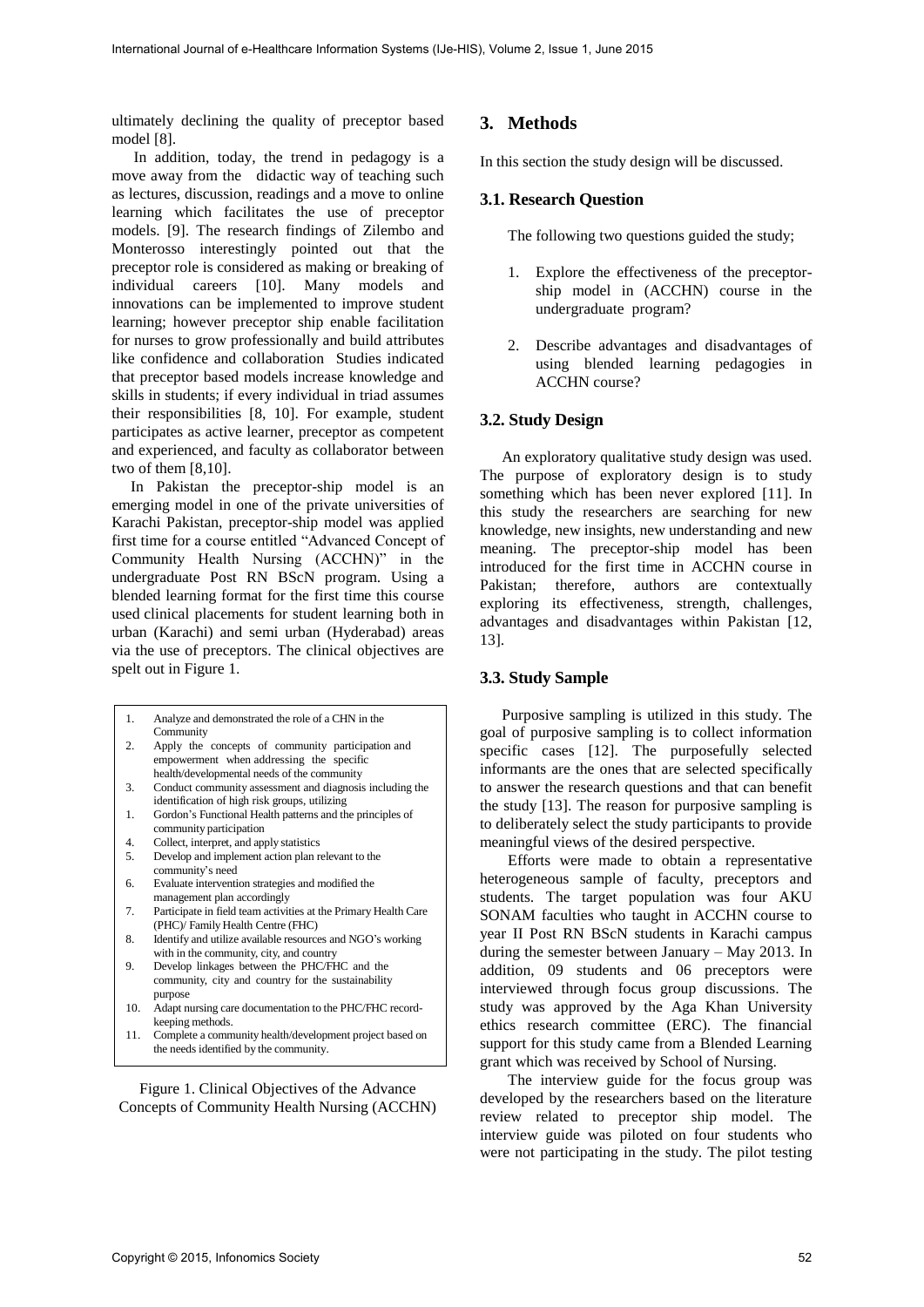ensured validity and reliability of interview tool. Additionally, it provided an opportunity to assess how well the participants understood the questions in the guide. Focus group discussions were conducted with the help of interview guide. The semi-structured interviews were used to collect the data. Each focus group lasted for approximately 45-60 minutes. In addition, student and preceptor evaluation forms were used to substantiate the data. Qualitative data from the focus group discussions was analyzed manually.

#### **4. Finding and Discussion**

In this section, findings from faculty, preceptor, and student will be explored. In addition, feedback of the use of blended pedagogies will be discussed.

#### **4.1. Findings from Faculty**

The key findings from faculty are that utilization of preceptors are indeed an innovative way of doing clinical. The preceptors provided opportunities for hands on experience to the students in the real setting. Additionally, students were involved in independent sustainable projects, as well received opportunities for participation in community partnerships with stakeholders. Faculty strongly felt that introductory workshop with the preceptor at beginning of the course was very helpful as they were given awareness about student objective and assessment criteria, and clinical expectation. However, faculty reported the need for ongoing preceptor ship training. Preceptors selected were highly experienced in their own clinical areas and communities. The salient feature according to faculty with regards to preceptorship model was rapport building in the community facilitated by the preceptors. However, faculty stressed that the preceptors needs to be involved in the grading and assessment of students clinical. With regards to limitations some of the preceptors had less qualification but they made it up by their years of experience. Similarly, Bilay and Mirick endorsed that this model has its limitation and difference of opinion and hesitation voiced up by academician such as lack of content expert, lack of acquaintance with curriculum as few of the major challenges of preceptor based model [2]. Manyon also echoed that preceptors need to be experienced, exhibit excellent listening skills and facilitate professional socialization among students [14]. Additionally, preceptor based models may fail if preceptors have time management issues, or lack knowledge and experience. Study emphasized that student learns a lot when preceptors are experienced [10].

### **4.2. Findings from Preceptor**

The findings from the preceptors included a two way learning process. Some of the preceptors reported their own knowledge base increased. Also, due to their own work responsibilities they reported that at times student learning was compromised. The preceptors reported that they should be involved in the grading of the student. The preceptors added that the initial workshop was beneficial. However, they felt the need for ongoing training. Moreover, they also felt overwhelmed as student's theoretical knowledge was immense. However, reciprocally preceptors provided hand on experience in the clinical field.

While, describing the strengths of this preceptor model one of the major advantages was the active community participation in the entire project. The presence of the students was vivid as students engaged themselves in the community. Similarly Spouse 2011 also endorsed that effective training of preceptors needs to take place to ensure quality and bridge the theory practice gap [7]. Billay and Myrick 2008 also reiterate the need for ongoing training and continuous feedback for the sustainability of the preceptorship model to have better outcomes [2]. One major limitation pointed out by the preceptors was the time duration. The preceptors strongly felt if more time was allocated more sustainable results could have been achieved. Lastly, the preceptors felt challenged by the prevailing geo political conditions and so ensured students' safety by accompanying them or having a member of the health team present with students at all times in the community.

## **4.3. Findings from Students**

The students reported that the preceptors are an invaluable resource, were helpful and facilitated their learning. They reported that the preceptors were the gatekeepers to the community. Students appreciated the preceptorship model as an innovative way of teaching pedagogy. However, students' reported the workload of the preceptors often resulted in a delay to provide students with ongoing feedback on their projects. Students felt they had made a substantial contribution to the community and had a sense of ownership via their clinical projects and community participation. Lastly, students learnt to take care of their personal and professional development needs as for the first time they got an opportunity to leave away from their homes. Students reported lack of logistic support which included transportation, electricity failure and bandwidth issues which at times comprised their learning. Student themselves are very apprehensive for the preceptor based model and literature suggest that the readiness of student is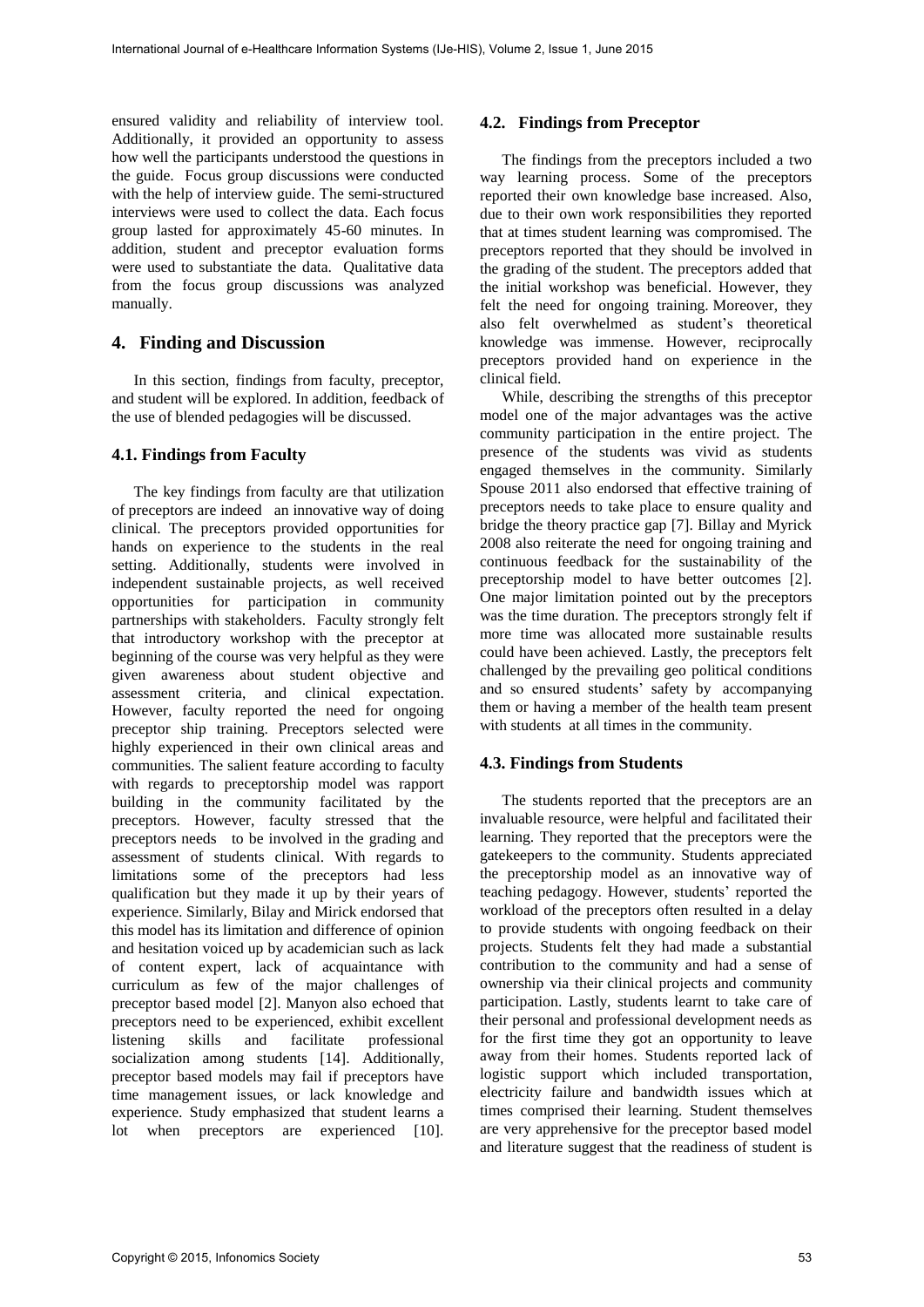also very crucial. Researches have underscored that student preparedness increases their learning [10].

Another significant finding from this study is that communication is the back bone for this model. Therefore, it is imperative to keep communication channels open with students and preceptors via telephone, texting, and email. However, the limitation of this model, from student point of view, is that this model reduces faculty-student interaction. However, with integration of information technology, preceptor models with blended learning program are successful.

### **4.4. Feedback about course**

This study also looked primarily at the course itself as the AACHN course was offered for the first time in a blended mode. The faculty reported the course website and the use of Moodle as a learning management system was friendly and easy to navigate. However, the online modules were lengthy and consumed a lot of time for marking discussion forums. Use of Wikis as a learning modality caused problems. To begin with if one student was using the Wiki other student could not participated at the same time. From the students' perspective they described the course as challenging and stimulating. They added the podcasts and story board were interesting blended teaching tools. In addition, the course objectives matched the course content and the assignments were pertinent and reflected the emphasis of the course. Students' reported both in the focus groups and in the student evaluation that faculty needed to provide more feedback to students on the discussion forums. Lastly, the comprehensive exam needed more structured guidelines. Additionally, preceptors needed to be given some percentage of the grading criteria.

## **5. Recommendations**

The following recommendations arise from this study for the effectiveness of the preceptorship model:

- 1. Careful planning including administrative and financial support from the institution for travel and logistics to clinical placements along with accommodation and food.
- 2. The provision of IT for distance learning is mandatory.
- 3. Faculty time and energy and commitment are essential.
- 4. Preceptors need to be recognized.
- 5. Preceptors need to be given some percentage of the grading scheme
- 6. Wiki need to be replaced with Google docs.
- 7. Criteria for choosing a preceptor need to be established.
- 8. A data base for preceptors needs to be created for record keeping.

## **6. Conclusion**

Based on the findings from this research study a curricular review has taken place at AKUSONAM in the Fall of 2013. The blended learning pedagogies have been incorporated into the Post RN Baccalaureate program curriculum. In addition, the use of preceptors has led to widespread utilization of preceptors along with ongoing training has been employed in other courses in baccalaureate program. A proposal for preceptors to grade students is under review. Criteria for choosing a preceptor along with minimum qualifications as well as number of students assigned to a preceptor have been established. These distinctive lessons are anticipated to go a long way in assisting programs and assisting blended learning courses in the developing world.

## **7. Acknowledgement**

The researchers would like to acknowledge the blended learning grant received which enabled this study.

# **8. References**

[1]. McKenna, L.G., Wellard, S.J. Discursive influences on clinical teaching in Australian undergraduate nursing programs. *Nurse Education Today*. 2004; 24:229–235.

[2]. Billay, D. and Myrick, F. (2008). Preceptorship: An integrative review of the literature. *Nurse Education in Practice*, 8, 258–266.

[3]. Chickerella, B. and Lutz, W. (1981). Professional nurturance: preceptorships for under graduate nursing students. *American Journal of Nursing*, 81, 107-109.

[4]. Brathwaite, A.C. and Lemonde, M. (2011). Team Preceptorship Model: A Solution for Students' Clinical Experience. *International Scholarly Research Notices (ISRN Nursing)*, 1-7.

[5]. C. Budgen and L. Gamroth, "An overview of practice education models," Nurse Education Today, vol. 28, no. 3, pp. 273–283, 2008. [View at Publisher](http://dx.doi.org/10.1016/j.nedt.2007.05.005) · [View at Google](http://scholar.google.com/scholar_lookup?title=An+overview+of+practice+education+models&author=C.+Budgen&author=L.+Gamroth&publication_year=2008)  [Scholar](http://scholar.google.com/scholar_lookup?title=An+overview+of+practice+education+models&author=C.+Budgen&author=L.+Gamroth&publication_year=2008) [· View at Scopus.](http://www.scopus.com/scopus/inward/record.url?eid=2-s2.0-44449135158&partnerID=K84CvKBR&rel=3.0.0&md5=8fcf4a4d67dde34bf19c3e0f15811720)

[6]. Myrick  $F^1$ , [Yonge O,](http://www.ncbi.nlm.nih.gov/pubmed/?term=Yonge%20O%5BAuthor%5D&cauthor=true&cauthor_uid=19442585) [Billay D.](http://www.ncbi.nlm.nih.gov/pubmed/?term=Billay%20D%5BAuthor%5D&cauthor=true&cauthor_uid=19442585) [Nurse Educ Pract.](http://www.ncbi.nlm.nih.gov/pubmed/19442585) (2010) Mar; 10 (2):82-7. doi: 10.1016/j.nepr.2009.03.018.